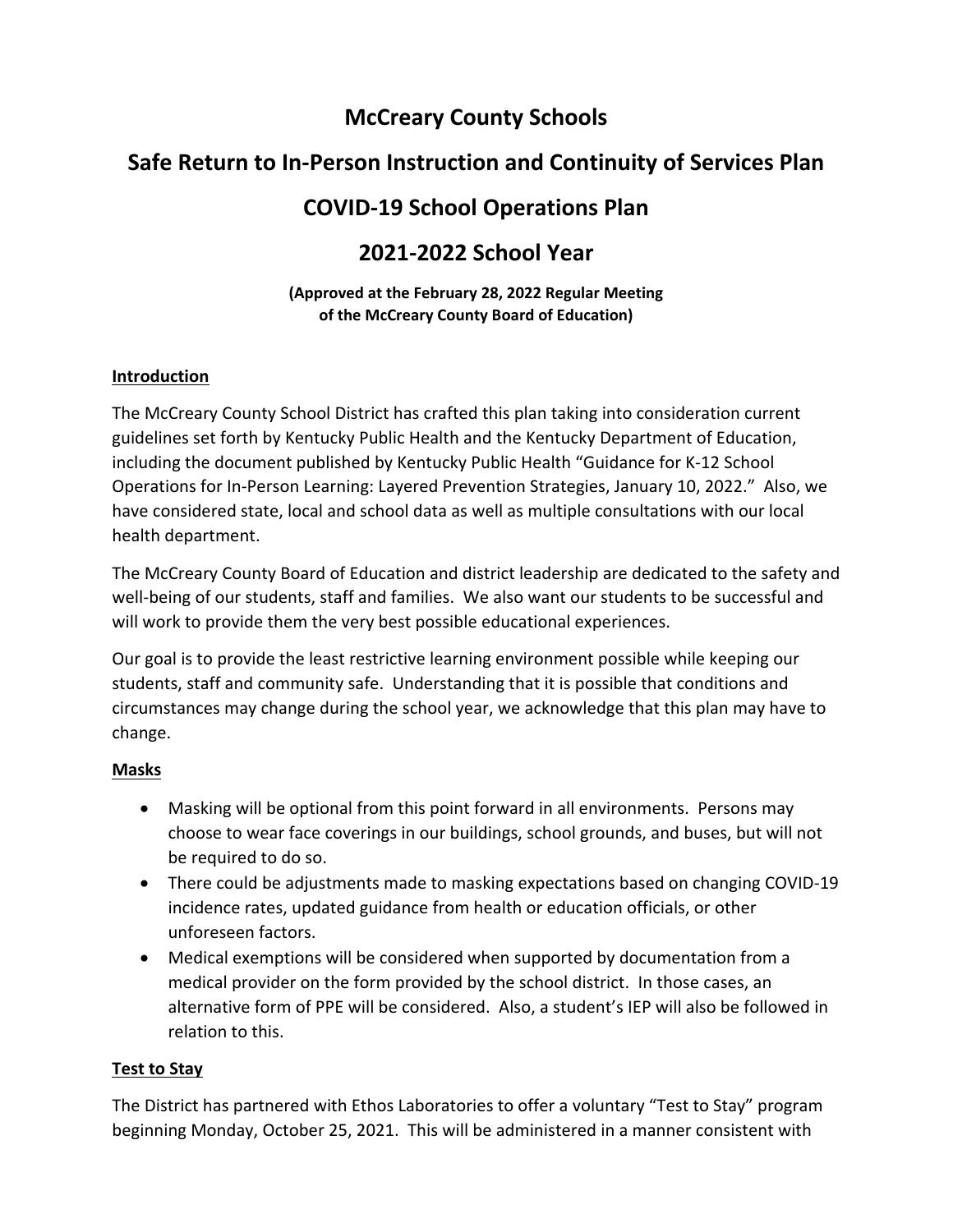state and local guidance. In addition to the guidance, we will use "Test to Stay" for student‐ athletes as well.

### **Physical Distancing and Contact Tracing**

- Classroom seating will be organized to maximize space between students when possible and practical.
- Cafeteria seating will be organized to maximize distance between students when possible and practical.
- When possible and practical students will face in the same direction. This could be a challenge in some settings.
- Seating charts for classrooms, cafeteria and buses will be developed, followed and checked.
- If it is possible and practical, students will remain in assigned groups/pods.
- Staff members should avoid situations, when possible and practical, that could cause them to be considered close contacts.
- Buses will be loaded back to front and unloaded front to back.
- We have asked local health care providers to provide excuse/information regarding quarantine and isolation for positive cases and household contacts.
- The school system will no longer impose quarantines for close contacts at school. However, we will communicate with parents of students considered close contacts.
- There could be adjustments to physical distancing expectations if incidence levels of COVID‐19 change in the community and/or schools.

## **Screening and Isolation**

- Students and staff should stay home if they are having fever (100.4 degrees F or higher) and/or have COVID‐19 symptoms including:
	- o Fever or feeling feverish (e.g. chills, sweating)
	- o New cough
	- o Difficulty Breathing
	- o Sore throat
	- o Muscle aches or body aches
	- o Vomiting or diarrhea
	- o New loss of taste or smell
- We encourage parents to screen their children for fever and symptoms. Staff members are asked to self‐screen.
- Students exhibiting symptoms will be evaluated by the school nurse to determine if isolation and parent pick‐up are necessary.
- Sick persons are encouraged to go to a health care provider to be tested for COVID-19. They may return to school with a negative test result or when their symptoms resolve. Sick students and staff who are not tested for COVID‐19 may return to school when their symptoms resolve.
- Students and staff who test positive for COVID-19 should follow guidance from the local health department as to when it is safe for them to be around others.